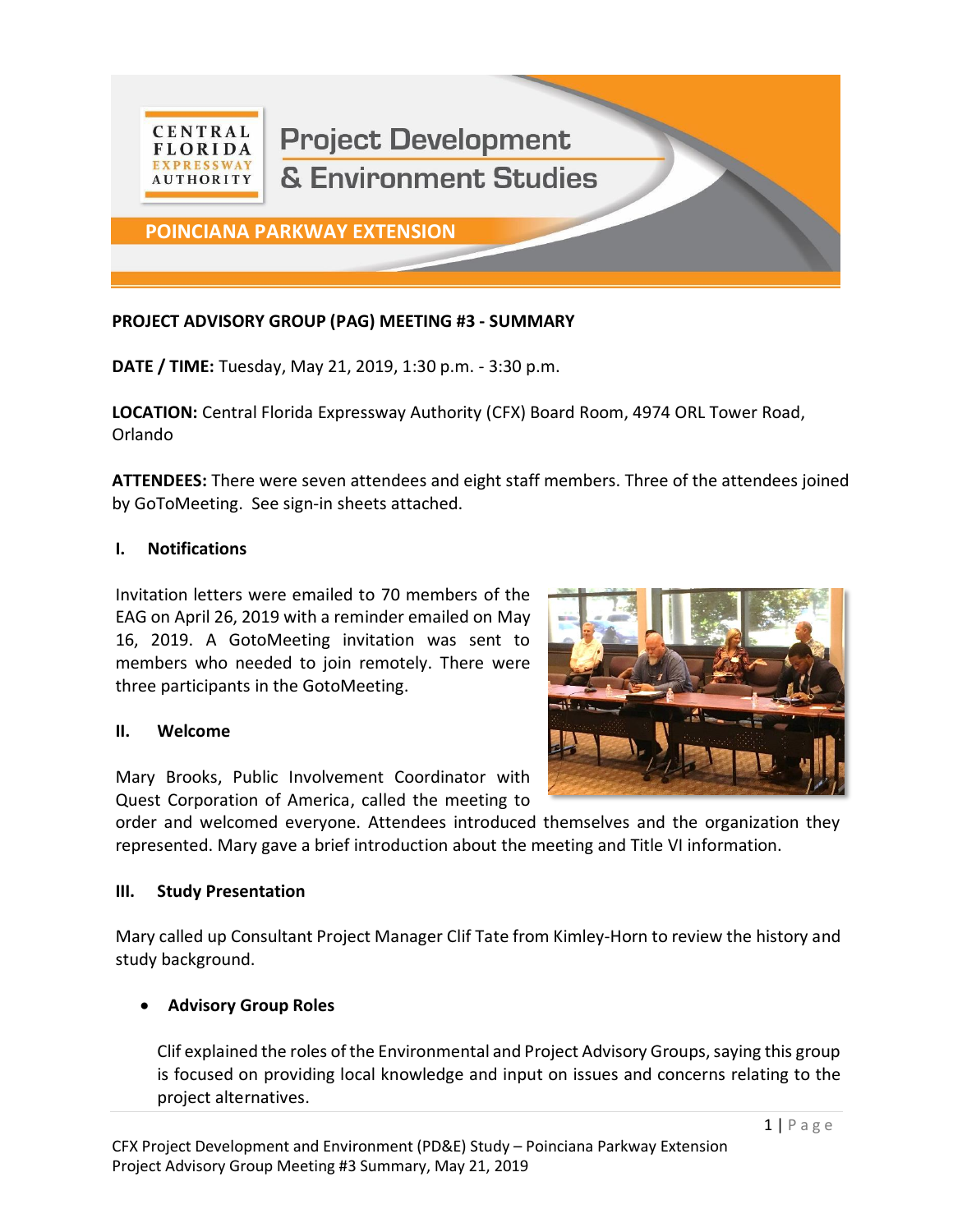#### • **Background**

The purpose of this PAG meeting was to review the alternative evaluation findings, present an update on the status of potential impacts and receive feedback. The corridors are being evaluated in greater detail by CFX after previous studies reached various levels of approvals.

In 2005, Osceola County adopted a Comprehensive Plan that proposed several new corridors to meet the county's anticipated growth. The Osceola County Expressway Authority (OCX) Master Plan 2040 was finalized in 2013, defining the county's expressway needs and providing a program of projects to implement the plan. In September 2016, an interlocal agreement was approved, transferring the lead for developing the remainder of the OCX 2040 Master Plan to CFX. CFX then incorporated the OCX Master Plan segments into its Master Plan and conducted Concept, Feasibility and Mobility (CF&M) Studies on four of the OCX Master Plan projects.

In March 2018, the CFX Governing Board approved two of the projects, including the Poinciana Parkway Extension, to move forward to the Project Development & Environment (PD&E) study phase. This PD&E study began in July 2018.



In September 2018, a public meeting was held at Poinciana High School so the public could ask questions and give their input on the proposed alternatives. The meeting was held in an open house format and was attended by 116 community members. A total of 24 written comments were received. The project team used the comments and other factors to come up with three alternatives which were presented at the PAG meeting on February 19, 2019.

## • **Project Development Process**

The CF&M study phase was completed in spring of 2018, and the project is currently in the PD&E phase. If the CFX Governing Board moves the project forward, it would first go into design and then, later, construction.

## • **Purpose and Need**

The purpose and need for this study include:

- Enhance mobility between CR 532 and Poinciana Parkway
- Reduce roadway congestion and delays
- Expand regional connectivity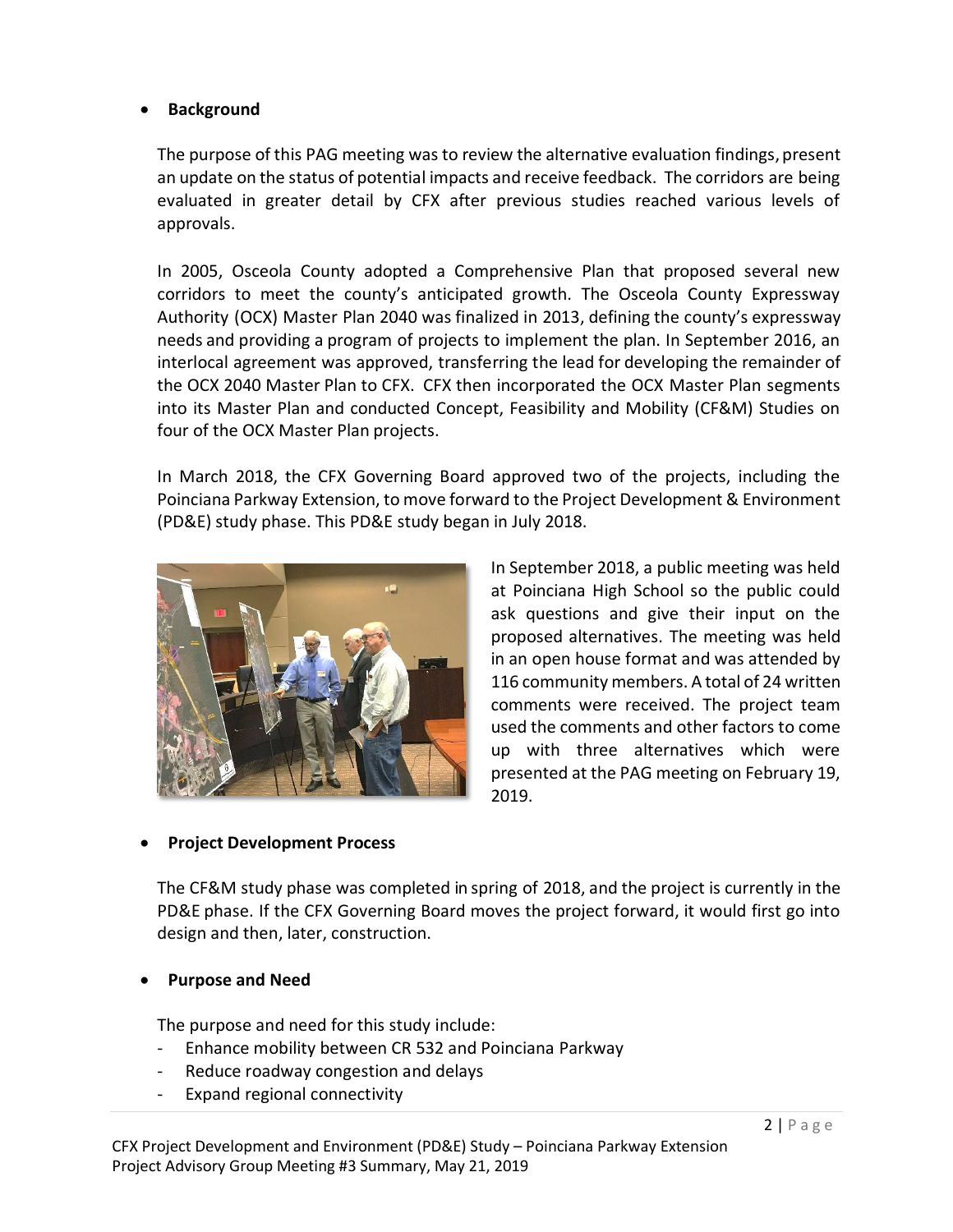- Provide transportation infrastructure for planned growth
- Provide consistency with local plans and policies
- Enhance safety

### • **Previous Feasibility Study**

Clif gave an overview of the CF&M study:

- Evaluated extending Poinciana Parkway to Interstate 4 (I-4).
- Included five alternative alignments between Poinciana Parkway and County Road (CR) 532.
- Included three alternative alignments between CR 532 and I-4.
- Concluded the project may be viable under CFX criteria.
- Concluded advantages of a phased connection from Poinciana Parkway to CR 532 and, subsequently, from CR 532 to I-4.

### • **Study Methodology**

We are following FDOT's PD&E manual. This study will result in a Project Environmental Impact Report (PEIR) with CFX's approval. Thisstudy is analyzing and documenting physical, natural, social, and cultural impacts.

#### • **Stakeholder Outreach**

Clif explained the outreach to, and meetings with, nearly 20 key stakeholders in the area. The study team is open to additional meetings upon request.

#### • **Public Involvement**

There have been, and will continue to be, multiple opportunities for participation. We met with the EAG and PAG on August 12. 2018 and February 19, 2019. The public kickoff meeting was held on September 25, 2018 and the second public meeting was held on March 14, 2019. The study's Public Hearing is scheduled for August 29, 2019.

The study team also made a presentation to the Polk County Board of County Commissioners and will be making Board Presentations to the Osceola County Board of County Commissioners and CFX. The public can get information through the CFX study webpage and Facebook page.

## • **EAG / PAG Input**

The team received input from the last EAG and PAG meetings. The input was used to finalize and refine the alternatives considered in the study.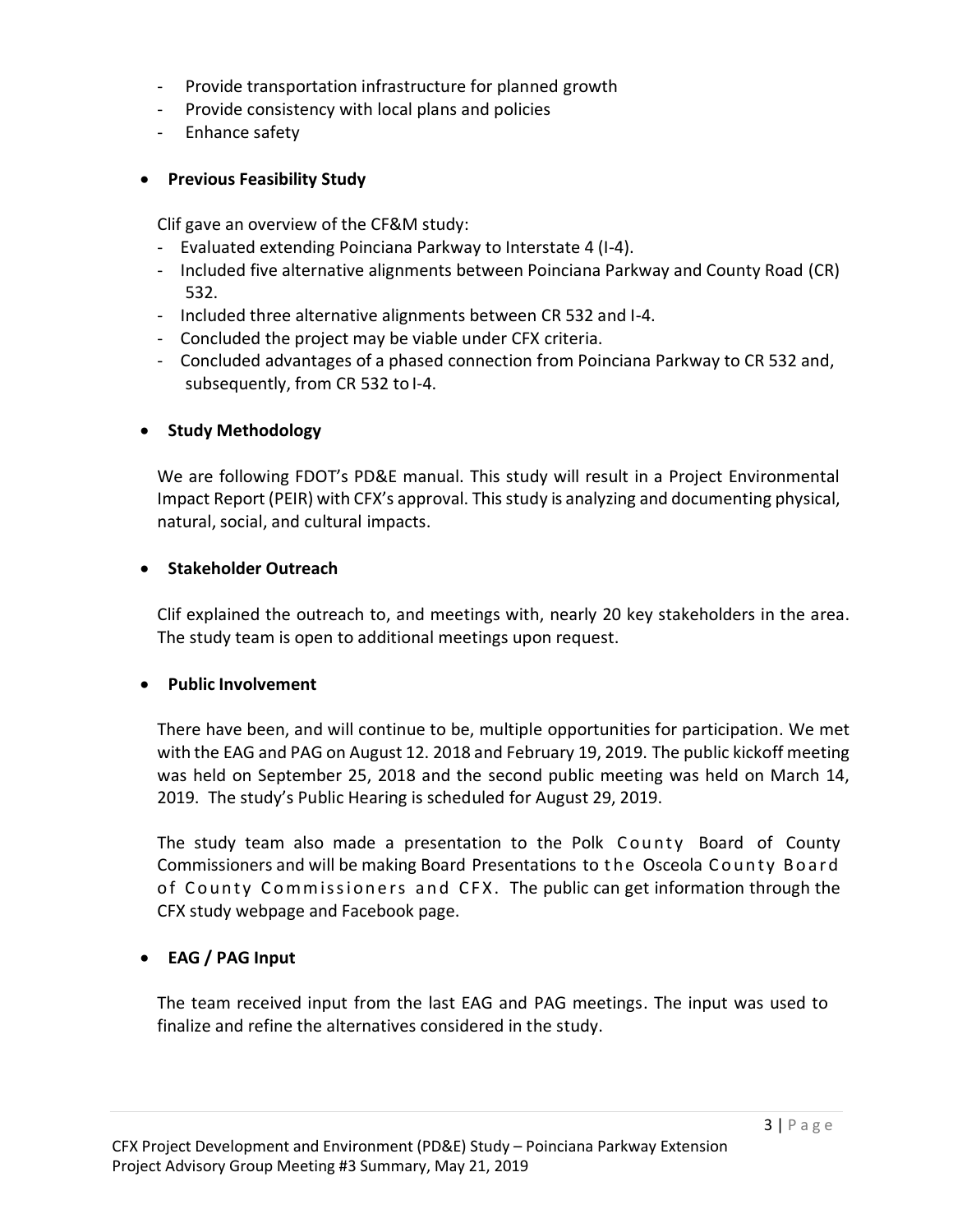#### • **Public Meeting Input Received**

We had 166 people attend and received 32 written comments at the March 14 public workshop. We subsequently received eight additional written comments prior to the comment period closing on March 28. For the folks who expressly favored an alternative, 4A and 5A received the most support. Alternative 1A was expressly opposed by the most people.

# • **Typical Section on New Alignment**

The typical section for this roadway would be 330 feet wide. It would have two lanes in each direction with a 92-foot-wide median. The median would accommodate future widening and multi-modal options.

### • **Initial Alternatives**

Clif presented a graphic of the initial Alternatives 1, 4 and 5. He noted that Alternative 4 was intended to provide reduced impacts to the Reedy Creek Mitigation Bank as compared to Alternative 5. These alternatives have been further refined to Alternatives 1A, 4A and 5A. Alternative 4 originally had fewer impacts to the Reedy Creek Mitigation Bank than Alternative 5; due to revisions, Alternative 4A now has more impacts to the Reedy Creek Mitigation Bank than Alternative 5A. Therefore, Alternative 4A has been dropped from further consideration.

## • **Alternative 1A**

The Alternative 1A alignment of the expressway has been moved to the west side of the railroad tracks to reduce the impacts in the historic Loughman area. This alternative impacts 54 acres of wetlands, 39 acres of conservation and mitigation areas, 123 residential parcels and 24 non-residential parcels. It is projected to carry 18,000 vehicles a day in 2045 and is projected to cost \$295 million.

## • **Alternative 5A Without Slip Ramps**

Clif explained that Alternative 5A requires the relocation of some utilities and includes bridging major wetlands in the Reedy Creek Mitigation Bank and Upper Lakes Basin Watershed.

This alternative impacts more wetlands, conservation and mitigation areas than Alternative 1A; however, the residential parcels impacted decreases to 52 and the non-residential parcels decrease to eight.

This alternative has the highest projected 2045 daily traffic volume at 24,800. It also has the lowest projected cost at \$275 million.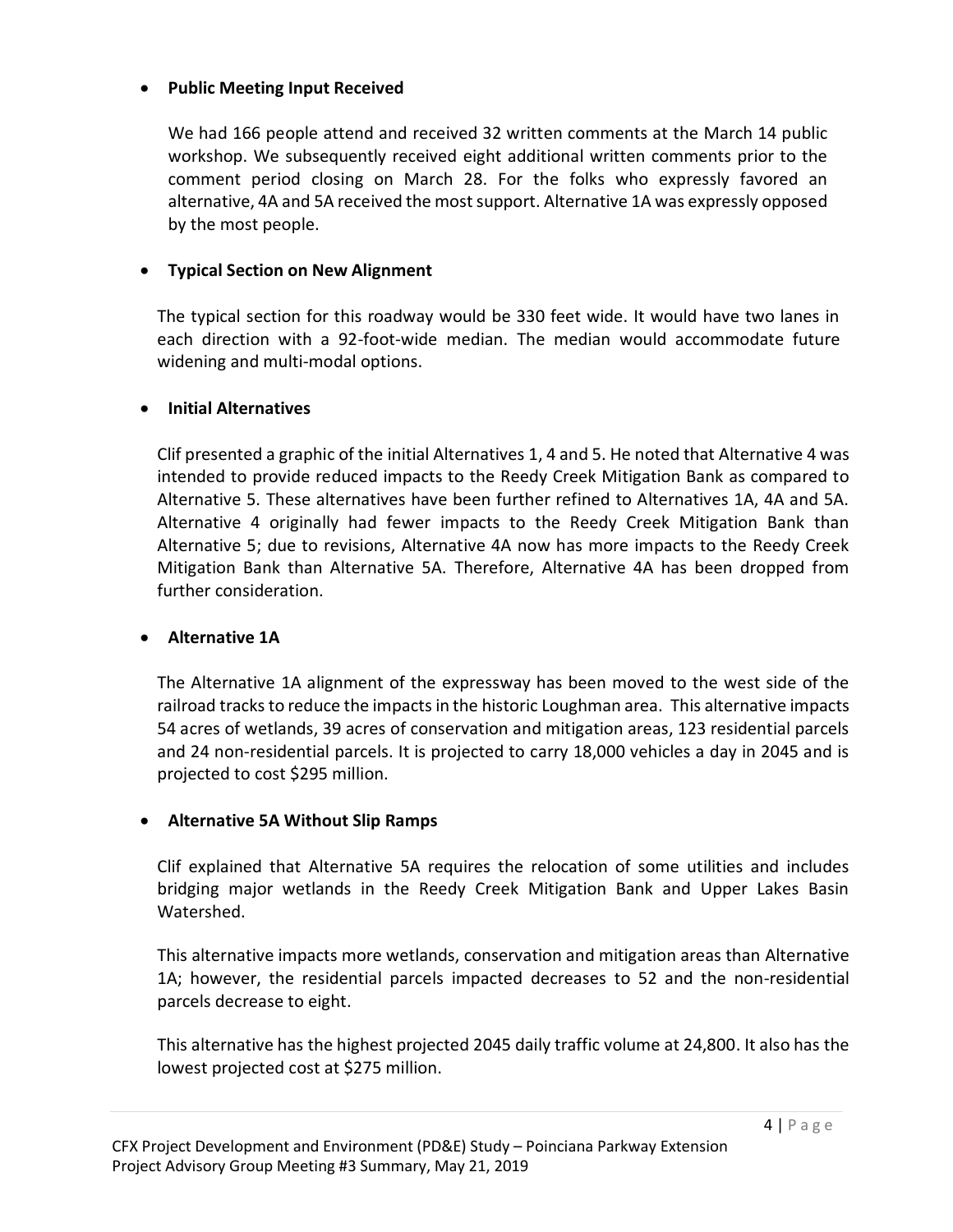#### • **Alternative 5A With Slip Ramps**

Adding slip ramps to Ronald Reagan Parkway increases the impacts to wetlands, conservation and mitigation areas, residential parcels and non-residential parcels. The projected 2045 daily traffic volume goes down to 15,200. And the projected cost increases to \$309 million.

### • **Comparative Matrix of Key Elements**

A summary of the various key elements for each alternative was presented. As previously noted, Alternative 5A without slip ramps has lower social impacts and lower natural impacts than if the slip ramps are included. It also has the lowest cost and serves the highest number of vehicles.



### • **Alternative 5A Without Slip Ramps**

After evaluating the alternatives, the study team proposes to advance Alternative 5A without slip ramps to Ronald Reagan Parkway as the preferred alternative. Polk County has passed a resolution supporting this as the preferred alternative.

This alternative has the lowest social impacts, and lower natural impacts than would occur if the slip ramps to Ronald Reagan Parkway are added.

This alternative also has the lowest total cost and the highest traffic volume. This helps with the financial feasibility of the project since it is a tolled roadway.

## **IV. Next Steps**

We are currently soliciting input on the recommended preferred alternative. Detailed engineering and environmental analysis are being performed on this alternative and the results are being documented in a series of engineering and environmental reports. The Public Hearing will occur on August 29, followed by a decision by the CFX Board on Oct. 10 on how to proceed.

## **V. Open Discussion**

Mary asked the group for their questions and comments.

**Jay Jarvis, Polk County:** With regards to the overall costs, based upon traffic counts, is this fourlane or two-lane construction of the existing parkway?

**Clif Tate, Kimley-Horn:** The new portion would be a four-lane divided expressway. CFX would also improve the existing portion to four lanes.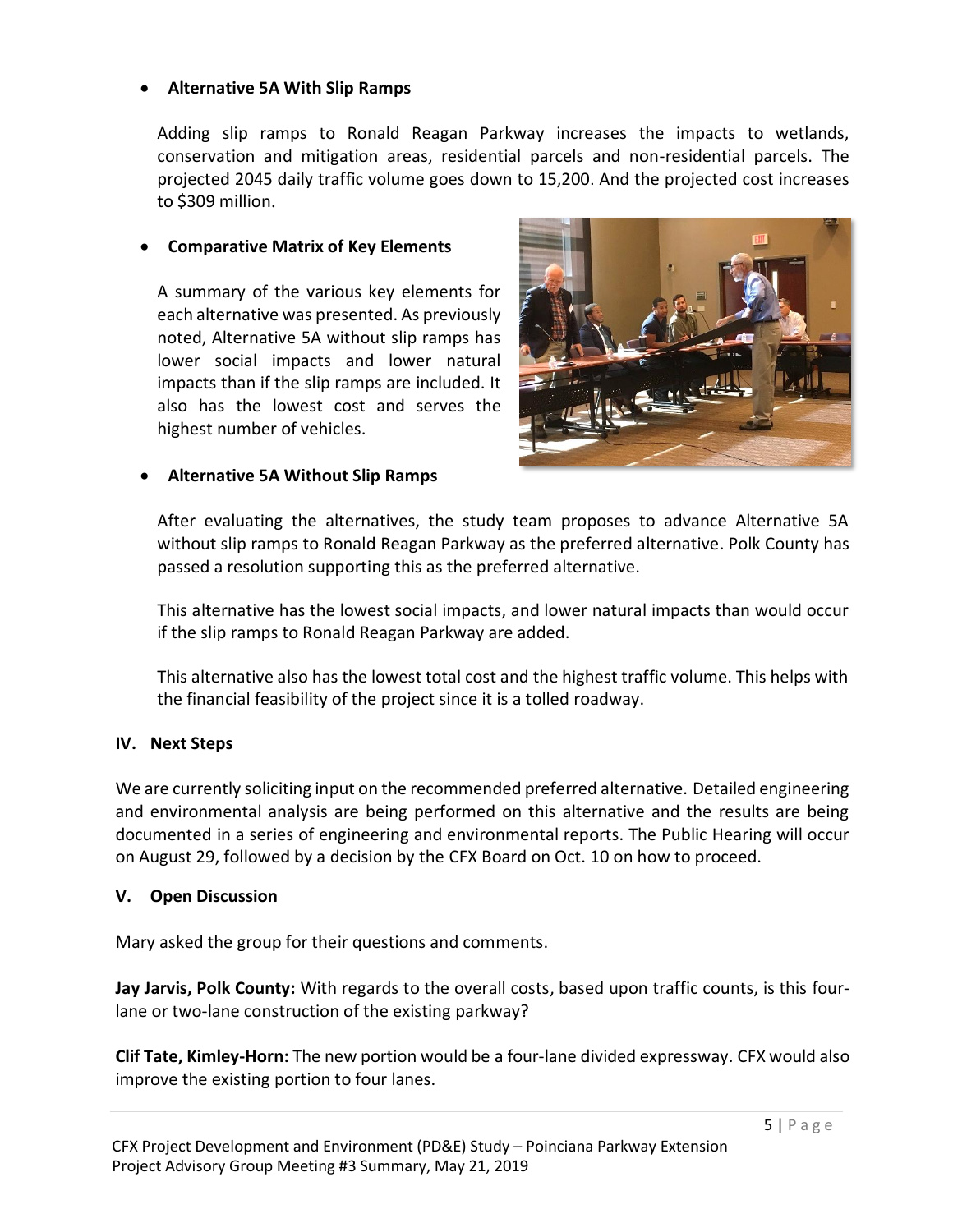**Fred DeLoach, Gulfstream Utilities:** Is this PD&E looking at the future extension from CR 532 to I-4?

**Clif Tate, Kimley-Horn:** No. We've coordinated with FDOT to do that, but they say they have too much on their plate right now. We're waiting on the CFX Board for direction on the next phase.

**Curtis Knowles, Central Florida Regional Planning Council:** I have nothing to comment on.

**Phil Montalvo, ChampionsGate:** I couldn't tell from the graphic, but where would this extension connect to I-4?

**Clif Tate, Kimley-Horn:** This (phase) stops at CR 532. The next phase would be the connection to I-4. The feasibility study evaluated that. Currently, we're just focusing on extending up to CR 532. The options for connecting to I-4 were either at CR 532 or State Road 429.

**Phil Montalvo, ChampionsGate:** With the tie-in to CR 532 then, would traffic go to CR 532 and head west to reach I-4?

**Clif Tate, Kimley-Horn:** Yes. And included in all costs is the widening of CR 532 for one mile to the west. Osceola (County) is doing the improvement from there to Lake Wilson Road for a four-lane connection to I-4. FDOT and Osceola County are working on improvements to the CR 532/I-4 interchange.

**Phil Montalvo, ChampionsGate:** Right now, CR 532/I-4 is a nightmare. Seems to me, not sure of the timelines, but this is going to back up traffic to Old Lake Wilson with this plan. It doesn't impact ChampionsGate yet, but Exit 58 has bad back-up issues, all the way to Reunion with traffic trying to get onto I-4.

**Clif Tate, Kimley-Horn:** Yes, that's an existing issue. Florida's Turnpike is looking at adding additional lanes between SR 429 and CR 532.

**Phil Montalvo, ChampionsGate:** Is that being talked about having the ramps from CR 532 to SR 429?

**Clif Tate, Kimley-Horn:** I don't think it includes ramps but widening for access. In the feasibility study, we saw a reduction in traffic on I-4 between CR 532 and SR 429 with the expressway extended to I-4 at SR 429.

**Phil Montalvo, ChampionsGate:** So, the final decision is expected on October 10. Assuming it's approved, what's the construction beginning and end timeframe?

**Clif Tate, Kimley-Horn:** There's nothing official, but the best case would be under construction in five years.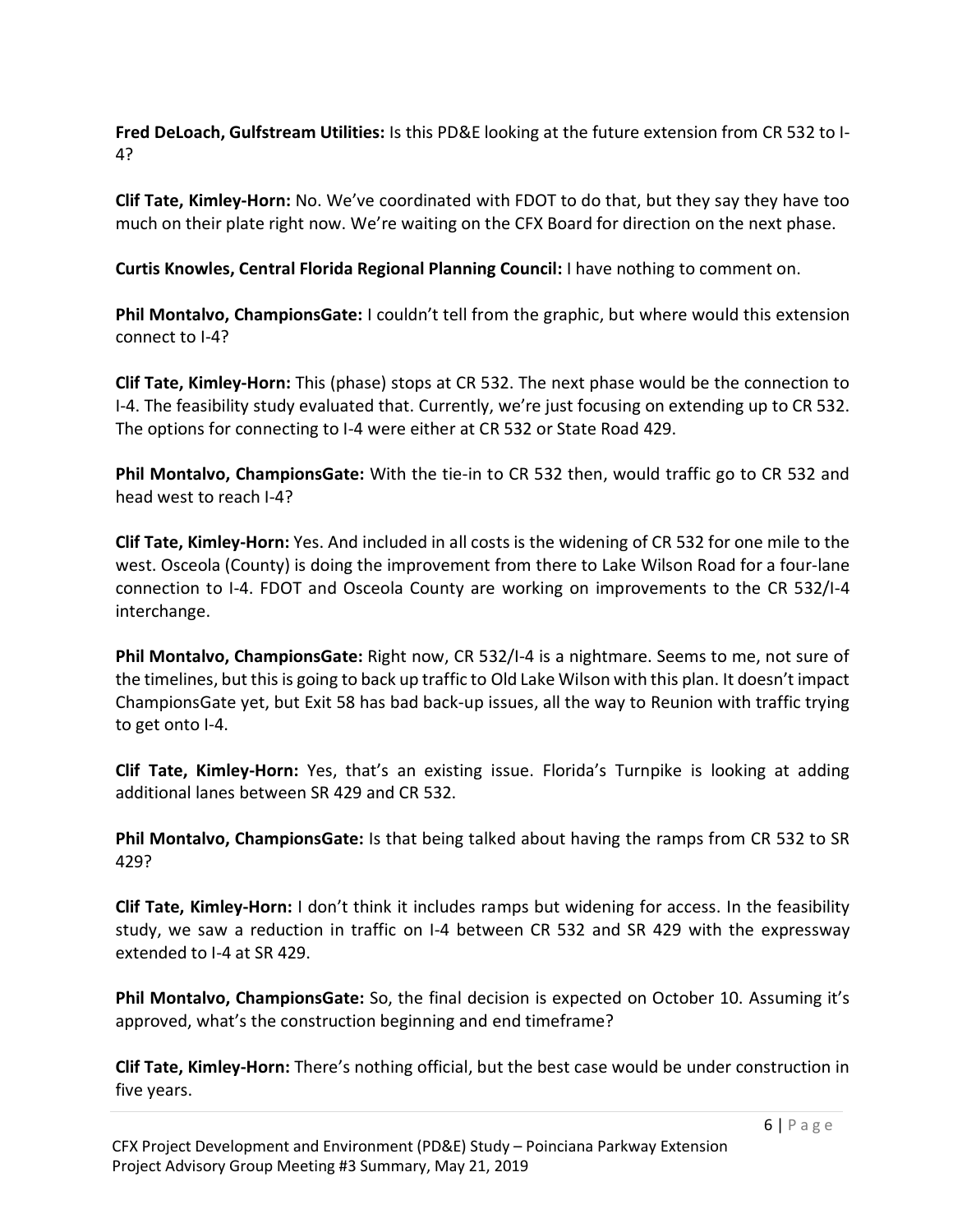**Hugh Harling, East Central Florida Regional Planning Council (ECFRPC):** It looks like you've done a good job going through all the alternatives. We can support 5A.

**Conroy Jacobs, Osceola County:** We're in support of this 5A alternative. And we're in support of Polk County and how it impacts them.

**Fred Milch, East Central Florida Regional Planning Council (ECFRPC):** I'm curious about cost. How does \$275 million compare to other expressway projects done recently?

**Clif Tate, Kimley-Horn:** Not sure. It's expensive. It's three miles, but has a long bridge and a couple interchanges. It also includes a bridge over railroad tracks.

**Jay Jarvis, Polk County:** With regards to elimination of slip ramps and development under construction – does this impact that development (the development north of Sereno)?

**Clif Tate, Kimley-Horn:** It avoids the development completely.

**Curtis Knowles, Central Florida Regional Planning Council:** On 17-92 where the proposed interchange is… I see a road going south to CR 54. Is this far enough to tie in to where the expansion is at CR 54 for 17-92?

**Clif Tate, Kimley-Horn:** Not quite enough. What you're seeing there is a widening of US 17-92 to four lanes in the vicinity of the interchange, then a narrowing back down to two lanes before reaching the US 17-92 widening as part of the original Poinciana Parkway improvement. There is a missing gap in between those two improvements.

**Curtis Knowles, Central Florida Regional Planning Council:** Is that something you can work with FDOT in their work plan to fill that gap so you're not expanding and contracting through there?

**Clif Tate, Kimley-Horn:** We can reach out to them. It's complicated in that area because we change not only counties, but FDOT districts.

**Jay Jarvis, Polk County:** FDOT District 5 is doing a 17-92 study to see about four-laning it to Intercession City. That went all the way to CR 54. I'm not sure where that study stands now. But that would bring it to CR 54.

Mary Brooks asked if there were any other comments or questions. Receiving none, she reviewed public involvement activities and closed the meeting.

Mary reminded everyone to take the fact sheet and a comment form in case they think of something else. She discussed the schedule, the study website and provided her contact information.